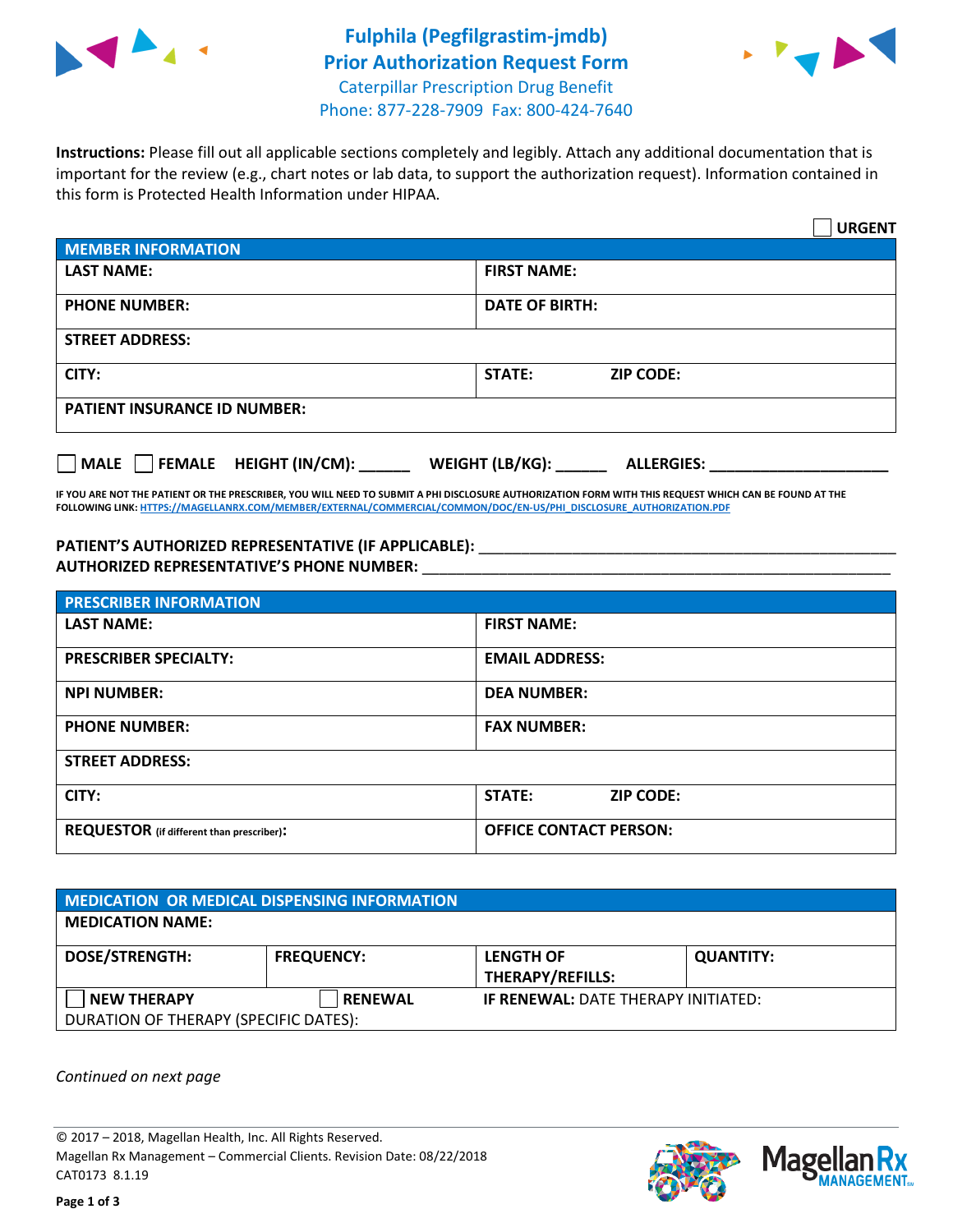



| <b>MEMBER'S LAST NAME:</b>                                                                                                                                                                                                                                                                                                                                                                                                                                                                                                                                                                                                                                                                                                                                                                                                                                                                                                                                                                                                                                                                                                                                    | <b>MEMBER'S FIRST NAME:</b>                                                                     |                                                       |  |  |  |
|---------------------------------------------------------------------------------------------------------------------------------------------------------------------------------------------------------------------------------------------------------------------------------------------------------------------------------------------------------------------------------------------------------------------------------------------------------------------------------------------------------------------------------------------------------------------------------------------------------------------------------------------------------------------------------------------------------------------------------------------------------------------------------------------------------------------------------------------------------------------------------------------------------------------------------------------------------------------------------------------------------------------------------------------------------------------------------------------------------------------------------------------------------------|-------------------------------------------------------------------------------------------------|-------------------------------------------------------|--|--|--|
| 1. HAS THE PATIENT TRIED ANY OTHER MEDICATIONS FOR THIS CONDITION?                                                                                                                                                                                                                                                                                                                                                                                                                                                                                                                                                                                                                                                                                                                                                                                                                                                                                                                                                                                                                                                                                            |                                                                                                 | YES (if yes, complete below)<br><b>NO</b>             |  |  |  |
| <b>MEDICATION/THERAPY (SPECIFY</b><br>DRUG NAME AND DOSAGE):                                                                                                                                                                                                                                                                                                                                                                                                                                                                                                                                                                                                                                                                                                                                                                                                                                                                                                                                                                                                                                                                                                  | <b>DURATION OF THERAPY (SPECIFY</b><br>DATES):                                                  | <b>RESPONSE/REASON FOR</b><br><b>FAILURE/ALLERGY:</b> |  |  |  |
| <b>2. LIST DIAGNOSES:</b>                                                                                                                                                                                                                                                                                                                                                                                                                                                                                                                                                                                                                                                                                                                                                                                                                                                                                                                                                                                                                                                                                                                                     |                                                                                                 | <b>ICD-10:</b>                                        |  |  |  |
| $\Box$ Febrile neutropenia prevention<br>□ Other diagnosis:<br>ICD10                                                                                                                                                                                                                                                                                                                                                                                                                                                                                                                                                                                                                                                                                                                                                                                                                                                                                                                                                                                                                                                                                          |                                                                                                 |                                                       |  |  |  |
| PRIOR AUTHORIZATION.                                                                                                                                                                                                                                                                                                                                                                                                                                                                                                                                                                                                                                                                                                                                                                                                                                                                                                                                                                                                                                                                                                                                          | 3. REQUIRED CLINICAL INFORMATION: PLEASE PROVIDE ALL RELEVANT CLINICAL INFORMATION TO SUPPORT A |                                                       |  |  |  |
| Is the prescribed medication being used to prevent febrile neutropenia in a previously untreated adult or pediatric<br>patient? DYes DNo<br>Does the patient have a diagnosis of a non-myeloid malignancy and is the patient receiving chemotherapy and/or<br>radiotherapy with an expected incidence of febrile neutropenia of 20% or greater? $\Box$ Yes $\Box$ No<br>Is the patient at an increased risk for developing chemotherapy-induced infections due to any of the following<br>reasons?*<br>$\Box$ Pre-existing neutropenia (ANC of 1,000/mm <sup>3</sup> or less)<br>□ Extensive prior exposure to chemotherapy<br>$\Box$ Previous exposure of pelvis or other areas of large amounts of bone marrow to radiation<br>$\Box$ History of recurrent febrile neutropenia from chemotherapy<br>$\Box$ Patient is 65 years of age or older<br>□ Patient has a condition that can potentially increase the risk of serious infectin(I.e., HIV/AIDs)<br>*Please submit documentation.<br>Are there any other comments, diagnoses, symptoms, medications tried or failed, and/or any other information the<br>physician feels is important to this review? |                                                                                                 |                                                       |  |  |  |
| Please note: Not all drugs/diagnosis are covered on all plans. This request may be denied unless all required<br>information is received.<br>ATTESTATION: I attest the information provided is true and accurate to the best of my knowledge. I understand that<br>the Health Plan, insurer, Medical Group or its designees may perform a routine audit and request the medical                                                                                                                                                                                                                                                                                                                                                                                                                                                                                                                                                                                                                                                                                                                                                                               |                                                                                                 |                                                       |  |  |  |
| information necessary to verify the accuracy of the information reported on this form.                                                                                                                                                                                                                                                                                                                                                                                                                                                                                                                                                                                                                                                                                                                                                                                                                                                                                                                                                                                                                                                                        |                                                                                                 |                                                       |  |  |  |
|                                                                                                                                                                                                                                                                                                                                                                                                                                                                                                                                                                                                                                                                                                                                                                                                                                                                                                                                                                                                                                                                                                                                                               |                                                                                                 |                                                       |  |  |  |
| Continued on next page                                                                                                                                                                                                                                                                                                                                                                                                                                                                                                                                                                                                                                                                                                                                                                                                                                                                                                                                                                                                                                                                                                                                        |                                                                                                 |                                                       |  |  |  |
|                                                                                                                                                                                                                                                                                                                                                                                                                                                                                                                                                                                                                                                                                                                                                                                                                                                                                                                                                                                                                                                                                                                                                               |                                                                                                 |                                                       |  |  |  |

© 2017 – 2018, Magellan Health, Inc. All Rights Reserved. Magellan Rx Management – Commercial Clients. Revision Date: 08/22/2018 CAT0173 8.1.19



**Magella** 

**JANAGEMENT**<sub>SM</sub>